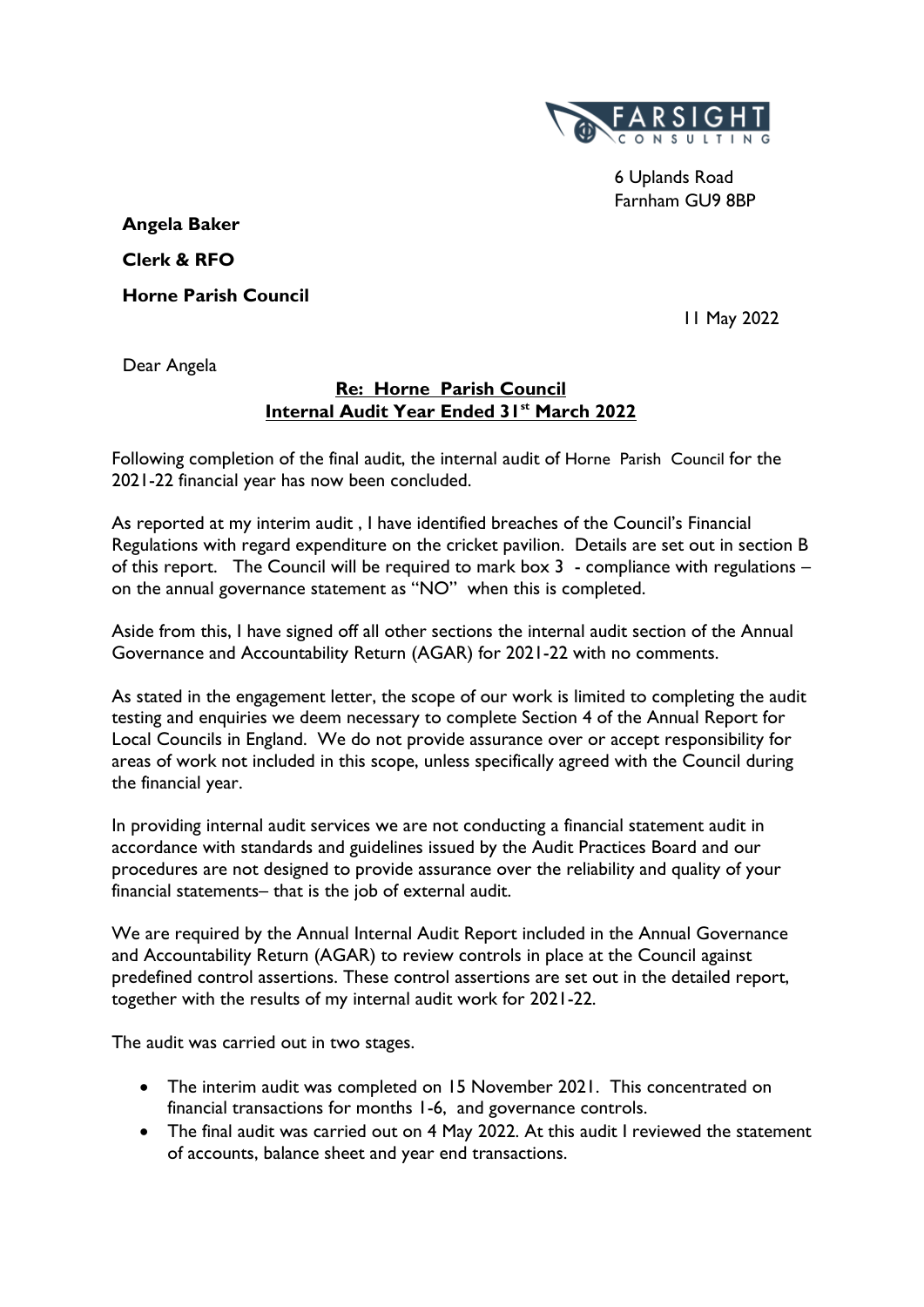

# **A. Books of Account Interim Audit**

The Council continues to use a spreadsheet system for recording the day-to-day transactions, this is sufficient for a council of this size. I have tested the brought forward balances against the prior year annual return and can confirm these have been brought forward correctly. The system is used monthly to report and record the financial transactions of the Council and a review of the cashbook shows that all data fields are being entered, the hard copy reports are easy to read and logically filed and the cashbook is up to date . I make no recommendation for change. I checked arithmetic within the cashbook and found that formulas are correctly set.

The external audit certificate records a qualified audit opinion for 2020-21, as a number of errors were made on the annual governance statement. These should have been avoided, as these matters were set out in my final audit report. The Council should take care to follow internal audit recommendations when completing the AGAR.

VAT was brought up to date at the end of the last financial year, I have confirmed that the VAT claim was submitted to HMRC. No VAT return has yet been completed in 2021-22. Given the amount of VAT due to the Council at the time of this audit, I would recommend that a VAT claim is submitted as soon as possible.

# **Final Audit**

The accounting statements have been agreed back to the Council's excel workbook. All comparatives reported in the financial statements have been agreed back to the audited 20- 21 accounts as published on the Council website.

I confirmed that the year-end VAT return has been completed and submitted to HMRC, VAT reclaimed was supported by a schedule of invoices as required by HMRC.

My interim report was considered at the Full Council meeting in January 2022. All recommendations were adopted, Council comments are attached in Appendix A.

I am satisfied that the Council met this control objective.

# **B. Financial Regulations & Payments**

### **Interim Audit**

Financial Regulations and Standing Orders were reviewed at the AGM on 5 May 2021

I selected a sample of 5 transactions amounting to £24.7K selected at random from the first 6 months of the financial year. For all transactions tested I was able to confirm that:

- Transactions could be agreed back to invoice
- VAT entered into VAT column on cashbook
- Payment approved at a meeting of the Council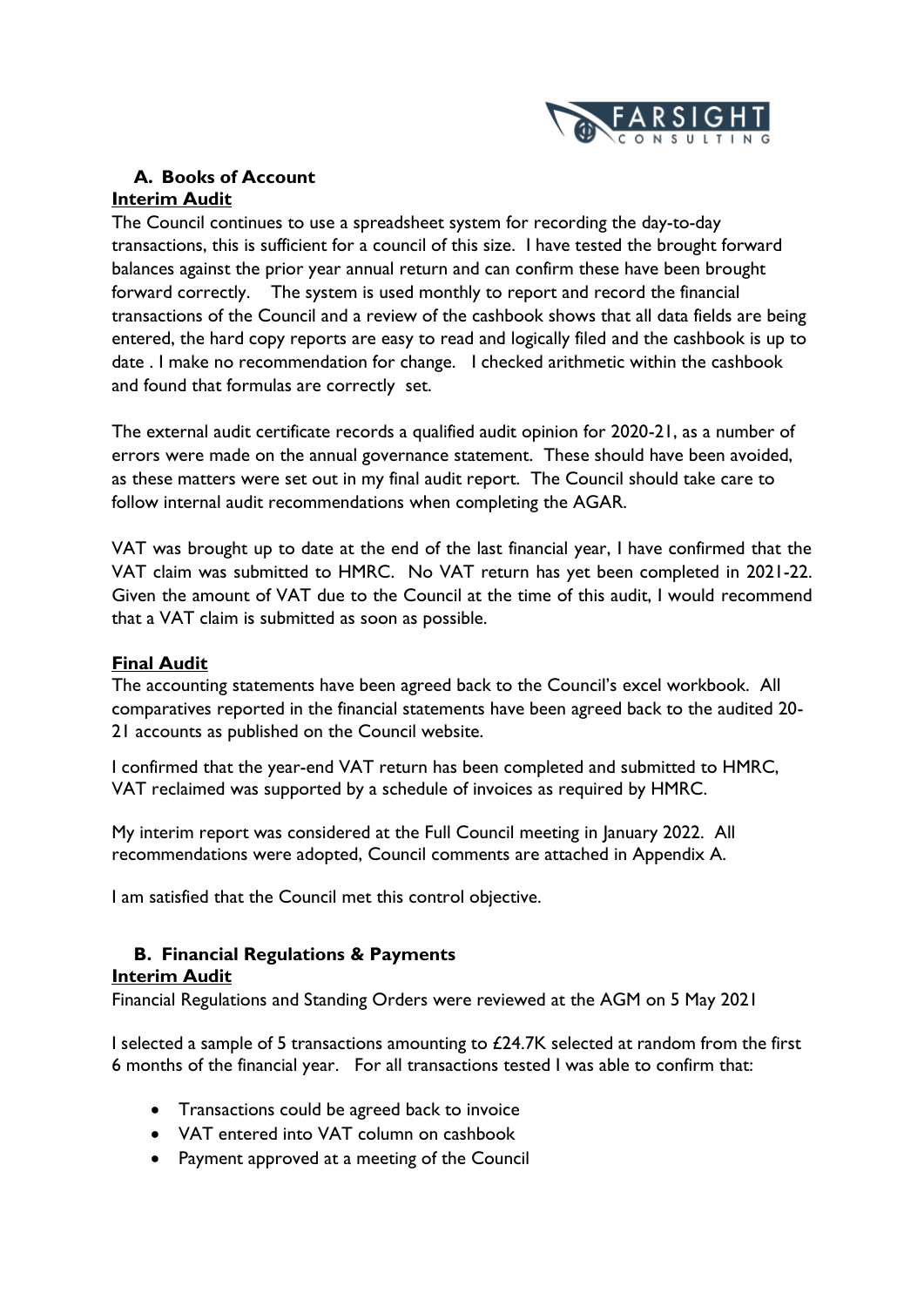

Unfortunately, the bank does not retain records of who authorised payments beyond 28 days. I have not therefore been able to check that the bank payments have been authorised in line with financial regulations. Going forward, the Council should retain screen prints from the bank system to demonstrate proper authorisation of payments.

My transaction testing included a payment of  $£7,874$  to Sherwood Electrical. This company is owned by Councillor Sherwood, and it is my understanding that Sherwoods undertook this work to expedite the cricket pavilion project. Issues had been experienced in finding a suitable contractor, and further delays has been caused by the pandemic.

The Council has not followed its own rules in placing work with this contractor. Table 1 below sets out Council regulations that I do not believe have been followed for this transaction;

| <b>Regulation</b><br><b>Ref</b> | <b>Requirements of</b><br><b>Regulation</b>                                                                                                                                                                                                                       | Horne PC decision with regard to<br>this transaction                                                                               |
|---------------------------------|-------------------------------------------------------------------------------------------------------------------------------------------------------------------------------------------------------------------------------------------------------------------|------------------------------------------------------------------------------------------------------------------------------------|
| Financial<br>regulation 10.4    | "a member may not make<br>any contract on behalf of the<br>Council"                                                                                                                                                                                               | I understand that the decision to<br>allocate the work was made at a Cricket<br>Club meeting, and not a meeting of the<br>Council. |
| Financial<br>regulation 1.14    | "the Council must: approve any<br>grant or a single commitment in<br>excess of £5,000"                                                                                                                                                                            | Commitment not approved at a Council<br>meeting                                                                                    |
| Financial<br>regulation 10.1    | "An official order or letter shall<br>be issued for all work, goods<br>and services unless a formal<br>contract is to be prepared or an<br>official order would be<br>inappropriate"                                                                              | I am not aware any such document was<br>issued                                                                                     |
| Code of<br>Conduct              | Registration of Interests to be<br>completed within 28 days of<br>member's election or co-option                                                                                                                                                                  | I have not been shown a register of<br>interests for Councillor Sherwood                                                           |
| Code of<br>Conduct              | Where a matter arises at a<br>meeting which is a sensitive<br>interest (including placing<br>contracts where a councillor id s<br>director or has a beneficial<br>interest) then the member<br>should not participate in<br>discussion or a vote on the<br>matter | There is no evidence in minutes that this<br>occurred                                                                              |

I must therefore conclude that the Council has not followed regulations in this regard. The Council will also be required to mark box 3 - compliance with regulations – on the annual governance statement as "NO" when this is completed in May.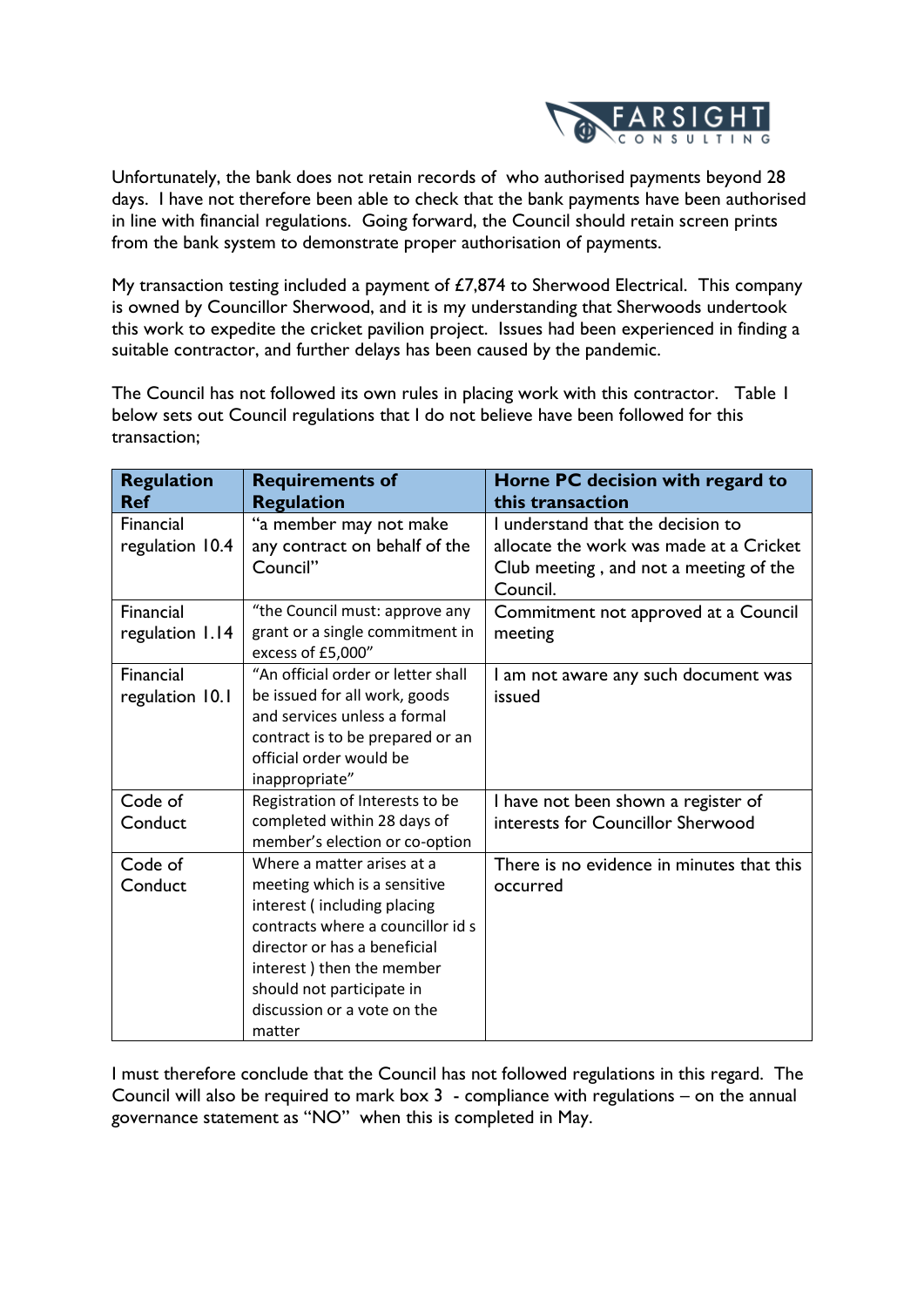

This is the second year running I have had to qualify my audit opinion due to non compliance with regulations. I recommend that the Clerk should arrange some training for the Council in regulatory and governance matters before the end of the financial year.

## **Final Audit**

Non pay expenditure per box 6 to the accounts amounted to £46,800, up from £13,982 in 20-21. The increase is due to expenditure on the cricket pavilion.

I selected a further sample of invoices from the second half of the financial year. For all transactions selected, I was able to confirm

- Transactions could be agreed back to invoice
- VAT entered into VAT column on cashbook
- Payment approved at a meeting of the Council

Records of bank authorisations are not being retained as a matter of course, and the transaction history retained by the bank is poor. I could not therefore confirm that payments had been authorised in line with financial regulations. I recommend that printed records of bank authorisations are retained for all transactions going forward.

### **C. Risk Management & Insurance**

### **Interim Audit**

A regular review of risks is carried out and I am satisfied that all appropriate risks are documented. The Council's risk register is set out in tabular format and is sufficiently detailed for a council of this size. I note that the risk register was formally discussed at the Full Council meeting in May 2021 and a minute recorded. The Council has therefore met its obligations in this area for the current financial year, but the risk assessment must be kept under review.

The Council has improved its data storage solution since my last visit. Parish Council data is stored on the Council laptop, backed up to a cloud server. This is sufficient for a small organisation.

Insurance is in place with Zurich Municipal on a standard local authority package. Money cover and asset cover appear adequate, given the low asset and cash holdings of the Council. I confirmed insurance had been paid, and that it was valid until 31 May 2022. The Cricket Club building is not insured at present. I recommend that the Clerk contacts the insurer to notify them that the building is being refurbished and that insurance should be arranged.

### **Final Audit**

The Clerk obtained confirmation that the Cricket Pavilion was insured from the Cricket Club for 21-22 financial year. The building has been added to the Parish Council insurance from 1.6.22. From discussions with the Clerk, I believe this a sensible decision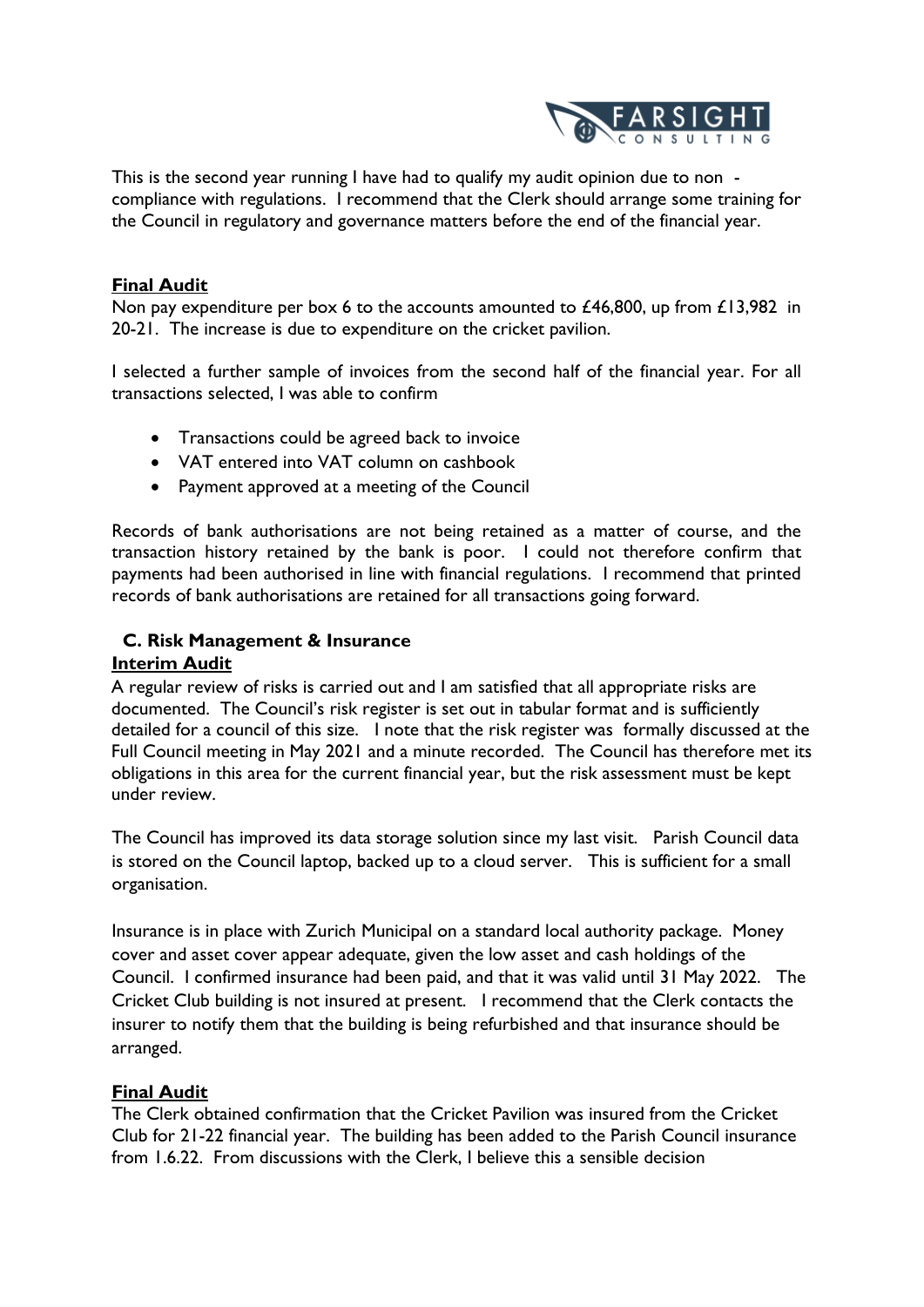

- It is not clear from the lease that the Cricket Club is responsible for the insurance
- The building is a Parish Council asset and the Council must ensure there is adequate insurance cover in place

I am satisfied that the Council met this control objective.

# **D: Budget, Precept & Reserves**

### **Interim Audit**

Budget and precept for 2022-23 is being worked on at present. Budget will be discussed at December meeting , with precept and budget due for approval in January 2022.

I note that the finance reporting pack is produced for each council meeting. This includes the cashbook and bank reconciliation. I confirmed that this reporting occurred at the meeting in October 2021 and that all information presented to councillors at this meeting was up to date.

# **Final Audit**

Reserves at 31 March 2022 were £58,740 ( 20-21 £86,106).

General reserves at year end were £31,740. This is more than 100% of precept which is in excess of recommended levels set out in the NALC Practioners' Guide. .

Earmarked reserves of £27K are set aside as follows

| Cricket Pavilion - Donation | 15000 |
|-----------------------------|-------|
| Pavilion                    | 10000 |
| Election                    | 1000  |
| Personnel                   | 1000  |

It is recommended that the Council should review its reserve balances now the first tranche of spending on the Pavilion has been completed. This review should identify

- Council reserves to be set aside for the Pavilion
- Reserves to be set aside for other projects / contingencies
- The level of general reserve to be maintained ( I recommend 50% of precept)

The precept and budget for 22-23 were agreed at the Full Council meeting in January 22. Unfortunately the precept was not properly recorded in minutes. This must be taken to the next meeting of Full Council and the 22-23 precept recoded in minutes. I confirmed the precept request was sent to the district council on 21 January and a precept of  $£29,037$ was requested.

I am satisfied that this control objective has been met.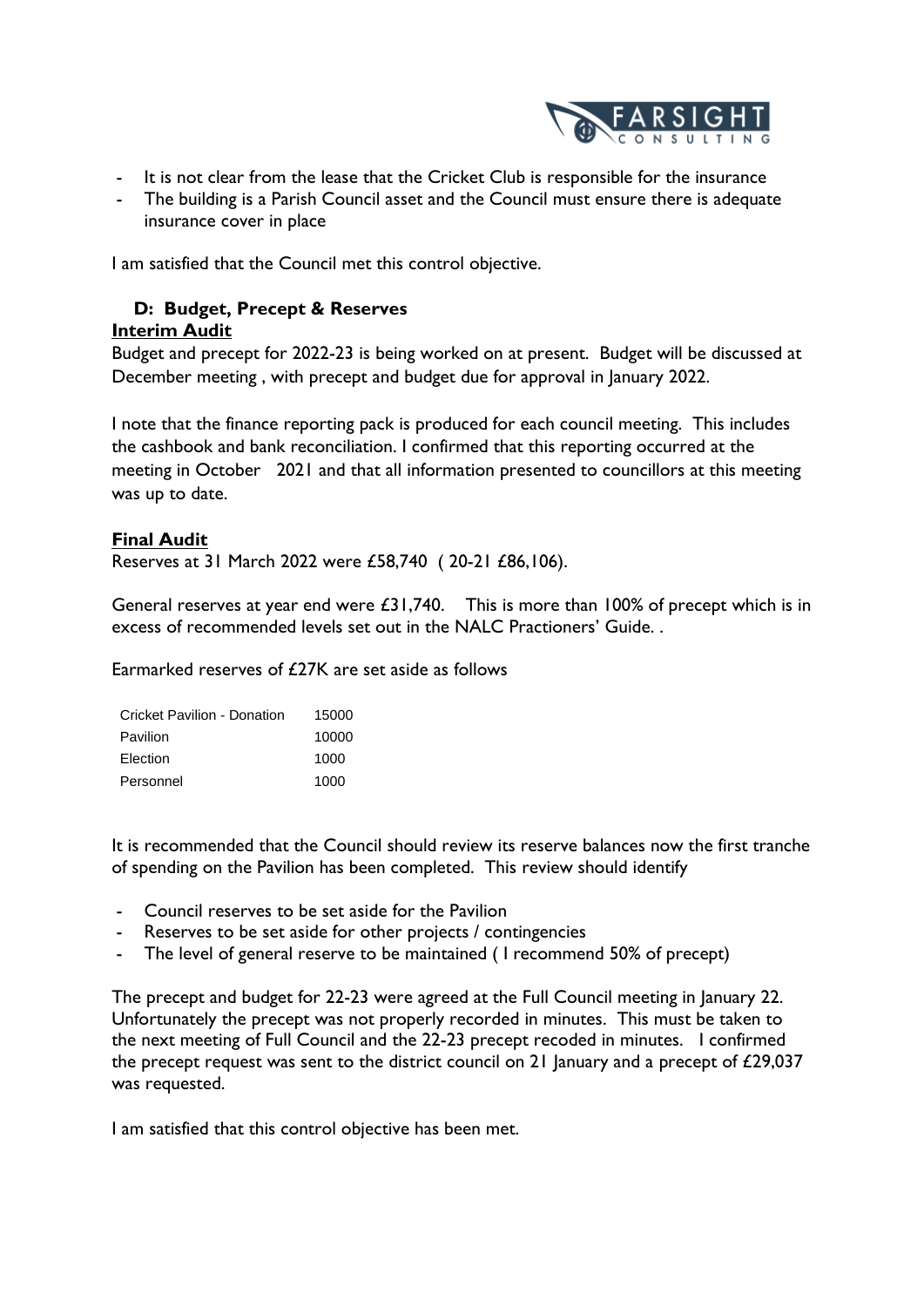

# **E. Income**

# **Final Audit**

Precept per box 2 to the accounts was £25,250 (2020-21 £25,250). This has been agreed to third party documentation provided by external audit.

Income per box 3 to the accounts was  $£5,621$  (2020-21  $£36,603$ ).

I tested 2 VAT receipts, with a value of £4,204 to VAT claims sent by the Council to HMRC.

I am satisfied that this control objective has been met.

# **F. Petty cash**

N/A - the Council confirmed it has no petty cash

# **G. Payroll Final Audit**

Staff costs per box 4 to the accounts were  $£11,437$  (2020-21  $£8,783$ ). I confirmed that this cell in the accounts only includes costs relating to the Clerk's employment.

Payroll is processed by the Clerk using the HMRC Basics package. I tested payroll for the Clerk for October 2021. I agreed the payment from the cashbook back to payroll calculations and payslip. Gross pay per the pay slip has been agreed to the clerk's contract of employment.

# **H. Assets and investments Final Audit**

Fixed Assets per box 9 to the accounts were £38,033 ( 20-21 £5,908)

The figure in the accounts has been agreed to the fixed asset register. Increase is due to the works on the cricket pavilion I confirmed these items have been correctly added to the asset register at cost. The asset register correctly accounts for all assets at cost or proxy cost ( historic assets added to the register at a value of  $E(1)$ ) This follows accounting rules set out in the Practitioners' Guide.

I am satisfied that the Council has met this control objective.

# **I. Bank reconciliations**

# **Interim Audit**

I checked that the bank accounts are reconciled and reported to Council on a regular basis, the accounts workbook containing the bank reconciliation is presented to each monthly meeting of Council. The reviewing councillor signs off the front of the accounts pack. This is not sufficient; the bank reconciliation and bank statement should be signed off by the reviewing councillor to demonstrate proper independent review of the bank reconciliation has been carried out.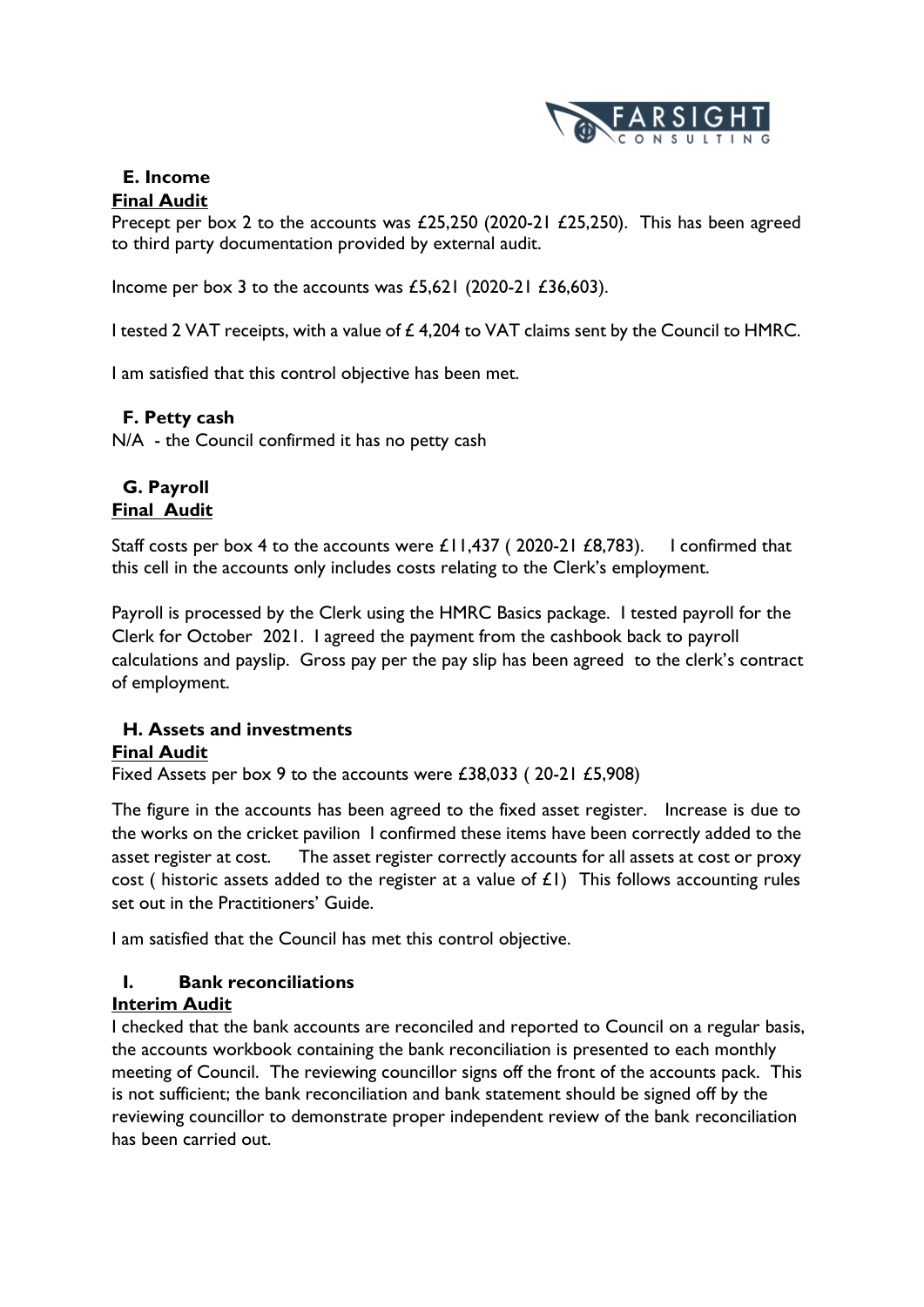

I reviewed the September bank reconciliation and have identified an error. The cashbook figure is overstated by £5800. This is because the bank transfer of £5800 realised when the deposit account was closed has been treated as income due to the Council. This needs to be removed from the income tab, the bank reconciliation should then work. I have traced the £5,800 credit on the current account bank statement.

# **Final Audit**

Cash per box 8 to the accounts was £58,740 (20-21 £86,106)

I reperformed the year end bank reconciliation. For all bank accounts I was able to agree the balance on the bank reconciliation back to bank statements and cashbook balances recorded on RBS.

The reconciliation had not been signed off at the time of my audit, but had been reported to the April meeting of Full Council.

I am satisfied that this control objective has been met.

# **J. Year-end accounts**

Satisfactory – Accounts have been produced on a receipts and payments basis, this is appropriate as income and expenditure at the Council is below £200k.

An explanation of year-on-year variances will be prepared, I have agreed to check this with the Clerk before it is submitted to external audit.

I am satisfied this control objective has been met.

# **L: The Authority publishes information on a free to access website/webpage up to date at the time of the internal audit in accordance with any relevant transparency code requirements**

The requirements of the Transparency Code 2015 do not apply to this Council, as gross income and expenditure is below £200K. This test is therefore not applicable at this Council and the internal audit report will be marked as not covered

# **M - Inspection**

Inspection periods for 20-21 accounts were set as follows

| <b>Inspection - Key date</b> | 2020-21<br><b>Actual</b> |  |  |
|------------------------------|--------------------------|--|--|
| Accounts approved at Full    | 21 June 2020 Full        |  |  |
| Council                      | Council                  |  |  |
| Date Inspection Notice       | 22 June                  |  |  |
| Issued and how published     |                          |  |  |
| Inspection period begins     | 23 June                  |  |  |
| Inspection period ends       | 3 August                 |  |  |
| Correct length               | Yes                      |  |  |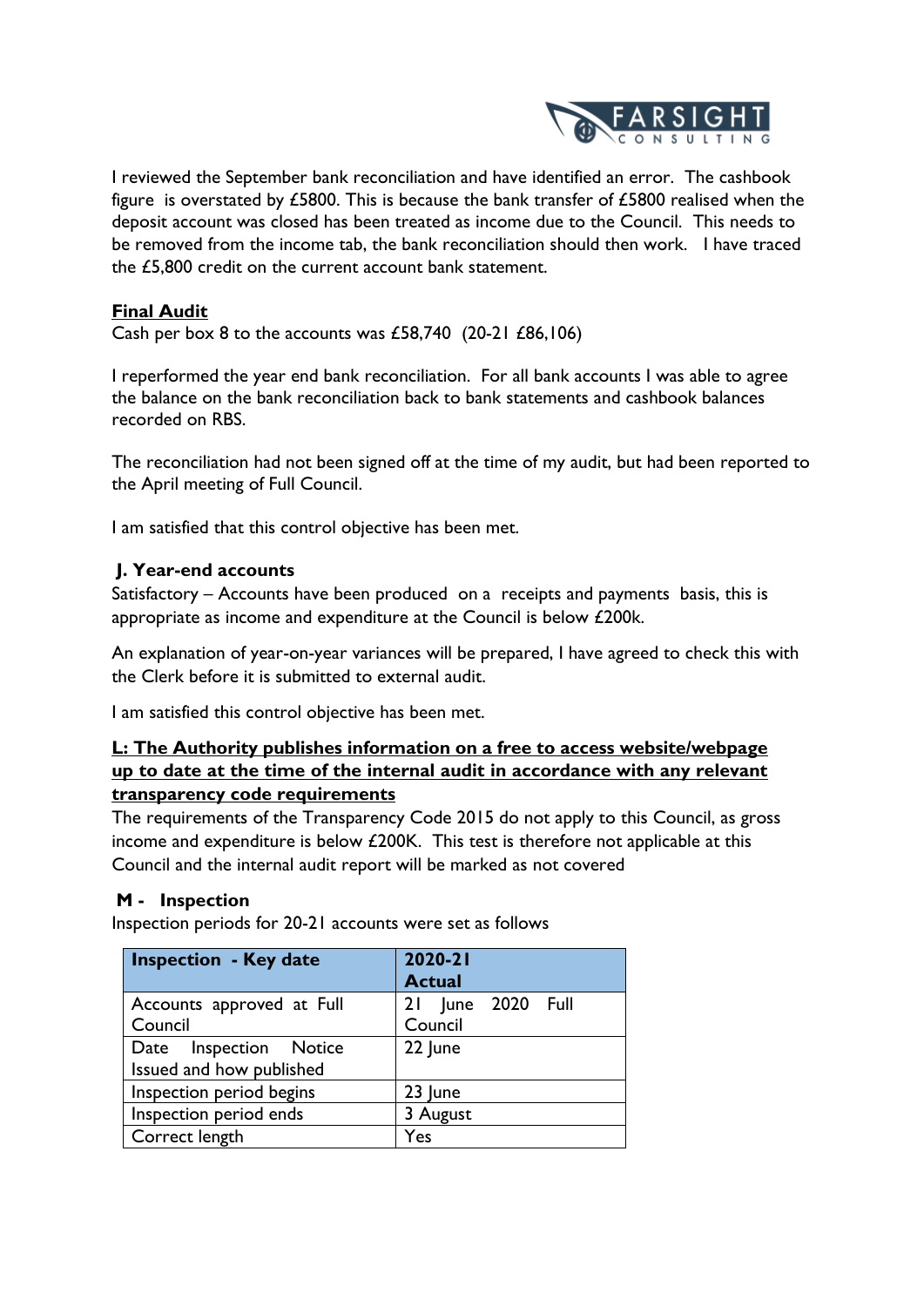

The minutes for the June  $21^{st}$  meeting were not shown on the website at the time of my review, this should be rectified. Otherwise, all regulatory requirements were met in this regard.

# **N: Publication requirements 2020 AGAR**

The Statement of Accounts, Annual Governance Statement and the external audit certificate are published on the accounts page of the Council website. The Conclusion of Audit certificate is also published, dated 20 September 2021, which is after the date of the audit certificate,  $11<sup>th</sup>$  September 2021. Publishing obligations with regard to last year's audit opinion have therefore been met.

# **0. Trusteeship**

No trusts – confirmed with Clerk

Thanks for your assistance with the audit. I attach my invoice for your consideration, together with the internal audit report from the AGAR. Please do not hesitate to contact me if I can be of any assistance**.**

Yours sincerely

M. Platfz

Mike Platten CPFA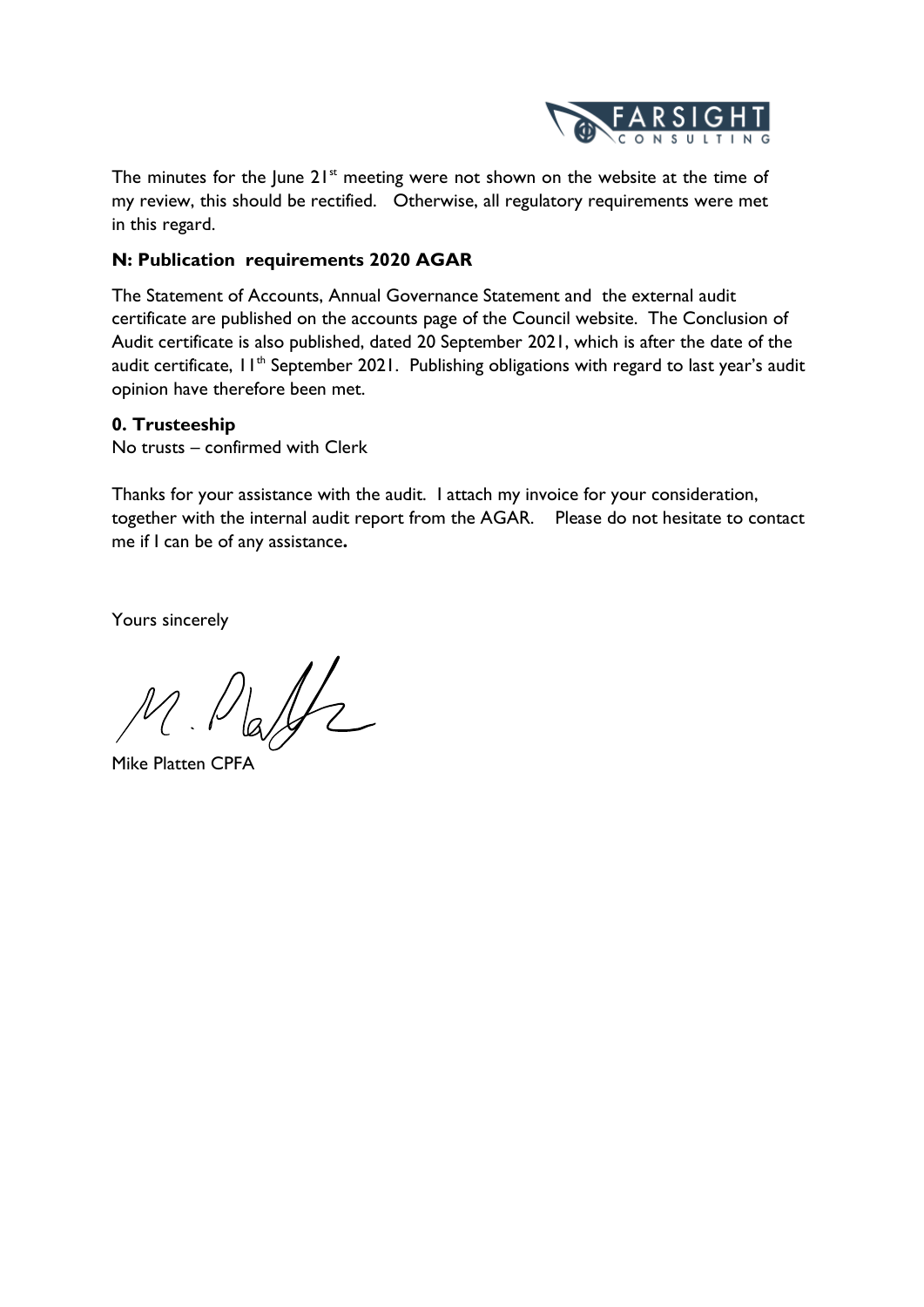

# **Appendix A – Recommendations**

| <b>Points Forward - Action Plan - Interim Audit</b>                                                                                                                                                                                                                                                                                                                     |                                                                                                                                                                                                                                                                                                                                                                           |                                                                                                                                                                              |  |  |  |
|-------------------------------------------------------------------------------------------------------------------------------------------------------------------------------------------------------------------------------------------------------------------------------------------------------------------------------------------------------------------------|---------------------------------------------------------------------------------------------------------------------------------------------------------------------------------------------------------------------------------------------------------------------------------------------------------------------------------------------------------------------------|------------------------------------------------------------------------------------------------------------------------------------------------------------------------------|--|--|--|
| <b>Matter Arising</b>                                                                                                                                                                                                                                                                                                                                                   | <b>Recommendation</b>                                                                                                                                                                                                                                                                                                                                                     | <b>Council Response</b>                                                                                                                                                      |  |  |  |
| The external audit<br>certificate records a<br>qualified audit opinion for<br>2020-21, as a number of<br>errors were made on the<br>annual governance<br>statement.<br>VAT was brought up to date<br>at the end of the last financial<br>year, I have confirmed that<br>the<br><b>VAT</b><br>claim<br>was<br>submitted to HMRC.<br><b>No</b><br>VAT return has yet been | These should have been<br>avoided, as these matters<br>were set out in my final<br>audit report. The Council<br>should take care to follow<br>internal audit<br>recommendations when<br>completing the AGAR.<br>Given the amount of VAT<br>due to the Council at the<br>time of this audit, I would<br>recommend that a VAT<br>claim is submitted as soon<br>as possible. | All cllrs agreed to ensure rules<br>and regs and followed and<br>agreed to clerk booking<br>training for all council<br>This was done – delay in<br>payment from VAT office. |  |  |  |
| completed in 2021-22.<br>Unfortunately, the bank<br>does not retain records of<br>who authorised payments<br>beyond 28 days. I have not<br>therefore been able to<br>check that the bank<br>payments have been<br>authorised in line with<br>financial regulations                                                                                                      | Going forward the Council<br>should retain screen prints<br>from the bank system to<br>demonstrate proper<br>authorisation of payments                                                                                                                                                                                                                                    | This will be done-chair and<br>clerk to action                                                                                                                               |  |  |  |
| My transaction testing<br>included a payment of<br>£7,874 to Sherwood<br>Electrical. The council has<br>not followed its own rules<br>in placing work with this<br>contractor                                                                                                                                                                                           | The Council will also be<br>required to mark box 3 -<br>compliance with regulations<br>- on the annual governance<br>statement as "NO" when<br>this is completed in May.                                                                                                                                                                                                  | Yes                                                                                                                                                                          |  |  |  |
| This is the second year<br>running I have had to qualify<br>my audit opinion due to non<br>- compliance with<br>regulations.                                                                                                                                                                                                                                            | I therefore recommend that<br>the Clerk should arrange<br>some training for the<br>Council in regulatory and<br>governance matters before<br>the end of the financial year                                                                                                                                                                                                | All council agreed                                                                                                                                                           |  |  |  |
| The Cricket Club building is<br>not insured at present.                                                                                                                                                                                                                                                                                                                 | I recommend that the Clerk<br>contacts the insurer to<br>notify them that the building<br>is being refurbished and that                                                                                                                                                                                                                                                   | Done                                                                                                                                                                         |  |  |  |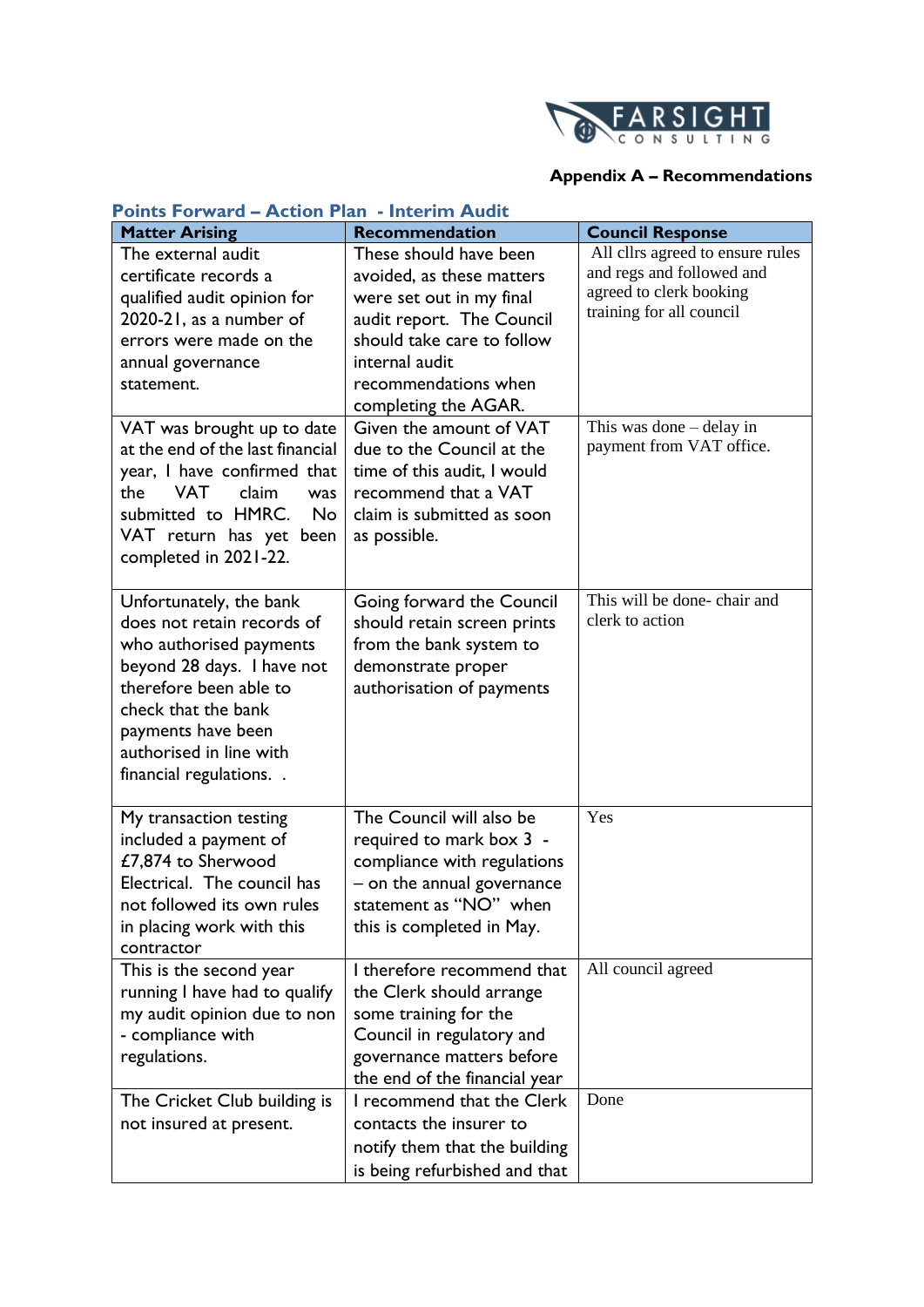

|                                                                                                                                                                                                                                                                                | insurance should be<br>arranged.                                                                                                                                                                                                   |                              |
|--------------------------------------------------------------------------------------------------------------------------------------------------------------------------------------------------------------------------------------------------------------------------------|------------------------------------------------------------------------------------------------------------------------------------------------------------------------------------------------------------------------------------|------------------------------|
| The reviewing councillor<br>signs off the front of the<br>accounts pack.                                                                                                                                                                                                       | This is not sufficient; the<br>bank reconciliation and bank<br>statement should be signed<br>off by the reviewing<br>councillor to demonstrate<br>proper independent review<br>of the bank reconciliation<br>has been carried out. | This is now properly checked |
| I reviewed the September<br>bank reconciliation, and<br>have identified an error.<br>The cashbook figure is<br>overstated by £5800. This is<br>because the bank transfer of<br>£5800 realised when the<br>deposit account has been<br>treated as income due to<br>the Council. | This needs to be removed<br>from the income tab, the<br>bank reconciliation should<br>then work. I have traced<br>the £5,800 credit on the<br>current account bank<br>statement                                                    | done                         |
| The minutes for the June<br>$21st$ meeting were shown on<br>the website at the time of<br>my review                                                                                                                                                                            | This should be rectified                                                                                                                                                                                                           | done                         |